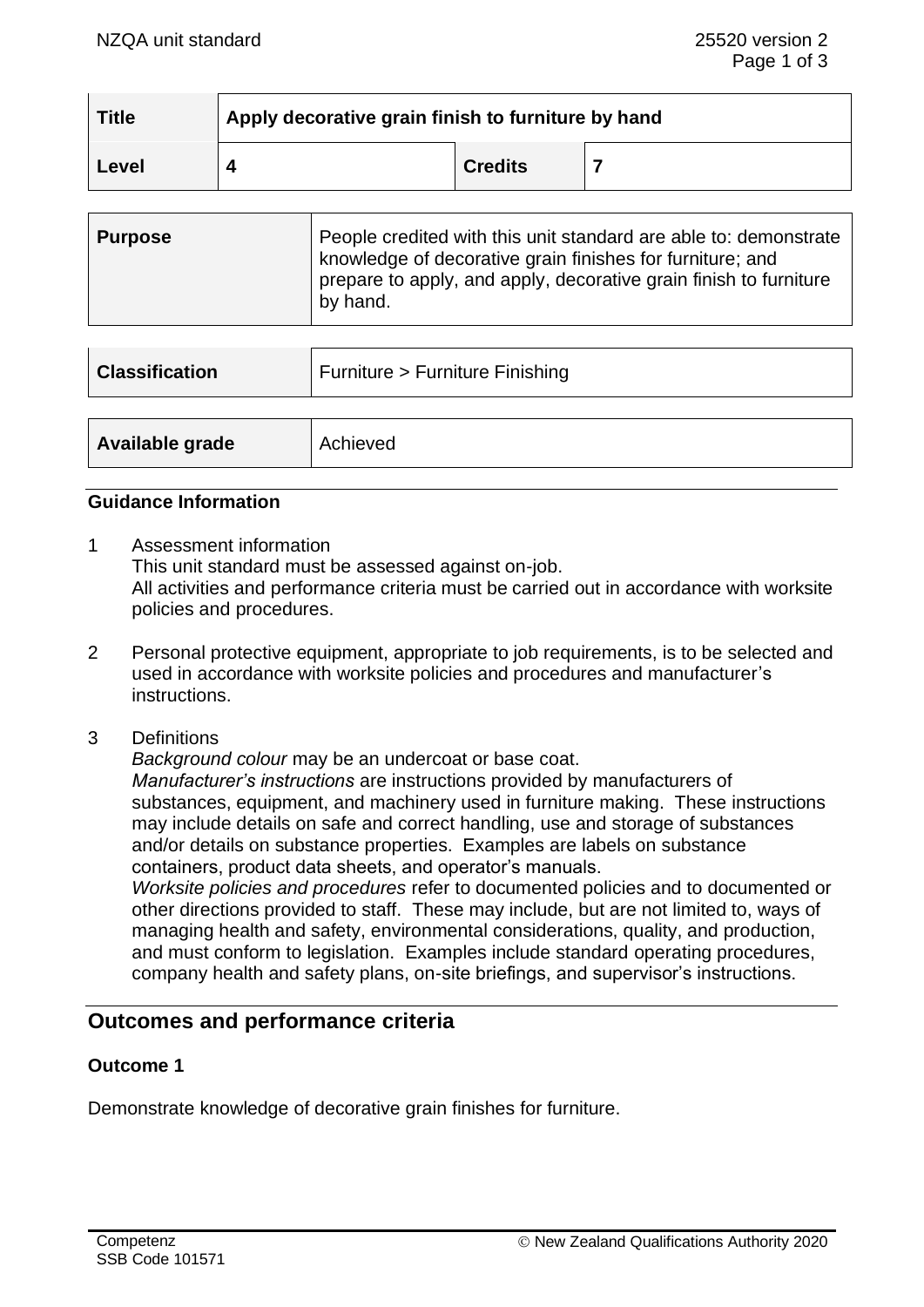# **Performance criteria**

- 1.1 The steps involved in graining are explained in terms of their purpose, and at least one method of application is identified for each.
	- Range background colour, second colour coat, partial removal of second colour coat, apply graining highlights, grain softening, apply clear coat.

# **Outcome 2**

Prepare to apply decorative grain finish to furniture by hand.

### **Performance criteria**

2.1 Job specifications are obtained and interpreted.

Range furniture or surfaces to be finished, type of finish.

- 2.2 Tools and equipment are selected in accordance with job specifications.
- 2.3 Sample finish is created, and client's approval is gained before carrying out the finishing.
- 2.4 Furniture surfaces are prepared in accordance with materials and job specifications.

#### **Outcome 3**

Apply decorative grain finish to furniture by hand.

#### **Performance criteria**

- 3.1 Colours are selected and mixed to achieve the desired background colour in accordance with job specifications.
- 3.2 Background colour is applied to the surfaces to be finished in accordance with job specifications.
- 3.3 Colour or colours for grain effect are selected and mixed in accordance with job specifications.
- 3.4 Second colour coat is applied in accordance with job specifications.
- 3.5 Second colour coat is partially removed while wet to expose background colour.
- 3.6 Grain highlights are created in accordance with job specifications.
- 3.7 Grain highlights are softened in accordance with job specifications.
- 3.8 Grain effect is left to dry in accordance with job specifications.